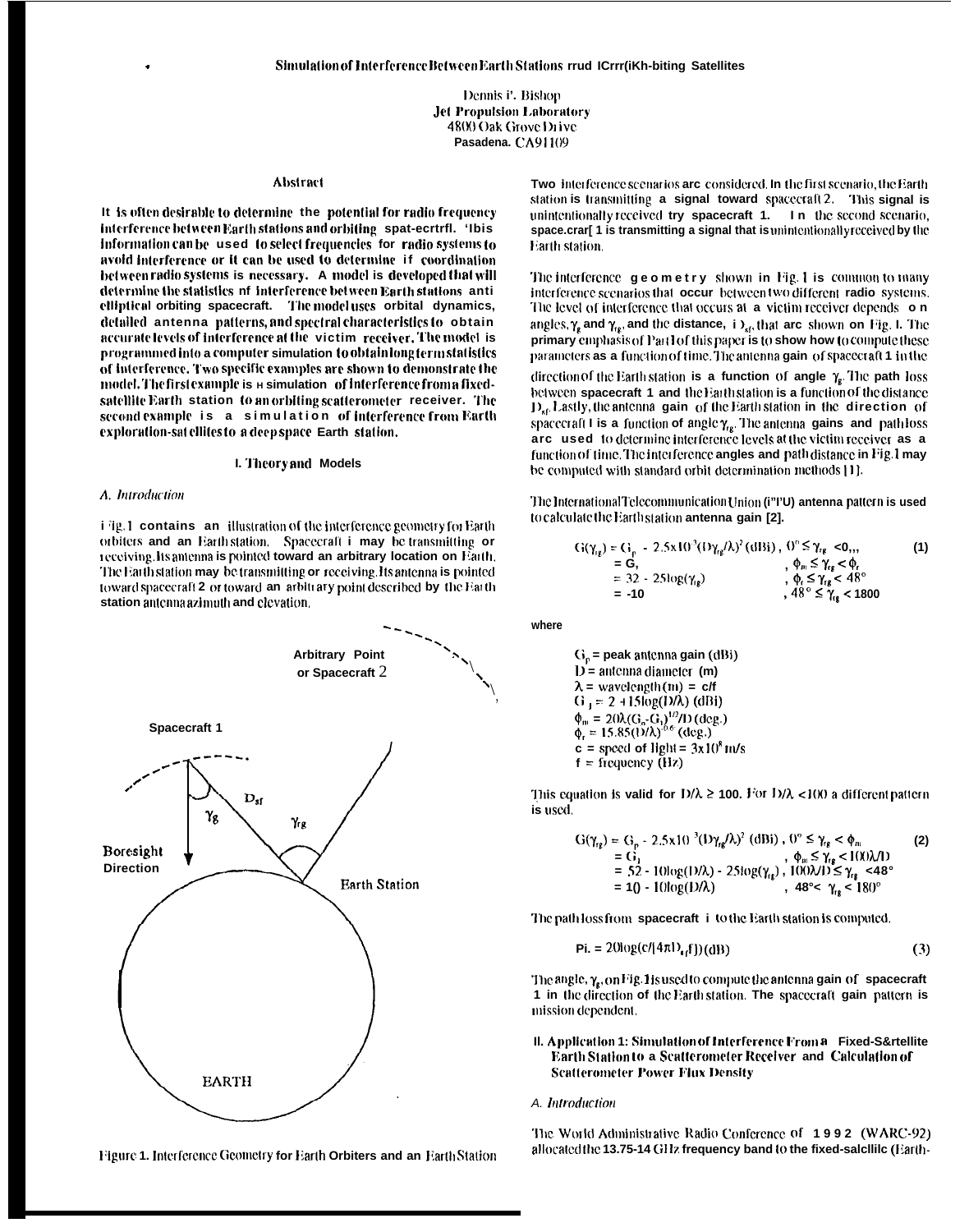1[]-space) service on a primary basis. NASA scatterometers are permitted to use this band under the category of space research (spacecraft radiolocation) set vice on a secondary basis. The International Radio Consultative Committee (CCIR) formulated Task Group 7/3 (TG 7/3) to study the use of the 13.4-14 GHz frequency band by science services. One of the goals of TG 7/3 was to determine the effect that the new allocation (to the fixed-satellite service in the 13.75-14 GHz hand) would have on NASA scatterometers near 14 GHz. The models developed in section were used 10 generate a simulation of interference from a fixedsatellite Earth station 10 a scatterometer in Earth orbit. The scatterometer is represented fry spacecraft 1 and the fixed-salcllite spacecraft is represented fry spacecraft 2 on Fig. 1. The fixed-satellile Earth station is represented by the Earth station on Fig. 1.

# **B.** Analysis

The computation of the scatterometer antenna gain in the direction of the fixed-salcllilc Earthstation depends on components of the angle,  $\gamma_e$ , in Fig. 1. The scatterometer antenna coordinate and spacecraft coordinate systems arc illustrated on Fig.2. There arc six antennabeams, whose positions are defined by angles  $a, \beta$ , and  $\gamma$ . A vector in the antenna coordinate system can trc transformed into a vector in the spacecraft coordinate system,



 $a =$  azimuth angle

 $\beta$  = - dip angle

 $y = -$  roll single

Figure 2. Antenna and Spacecraft Coordinate Systems

$$
x_s = Ax,
$$

where



 $A = \cos(\gamma)\cos(\alpha)$  $B = \cos(\gamma)\cos(90-\alpha)$  $C = cos(90-*y*)$ 1) =  $-\cos(90-\alpha)\cos(\beta) + \cos(90-\beta)\cos(90-\gamma)\cos(\alpha)$  $E = \cos \omega + \cos(90-\beta)\cos(90-\gamma)\cos(90-\alpha)$ 

 $F = -\cos(90-\beta)\cos(\gamma)$ G =  $-\left[\cos(90-\alpha)\cos(90-\beta) + \cos(90-\gamma)\cos(\beta)\cos(\alpha)\right]$  $II = \cos(\alpha)\cos(90-\beta) - \cos(90-\gamma)\cos(\beta)\cos(90-\alpha)$  $I = Cocos$ 

A vector in the spacecraft coordinate system can be transformed into a vector in the orbil-plane coordinate system.

$$
x_{w_1} = Bx, \tag{S}
$$

where

$$
B = \begin{bmatrix} \frac{y_w}{a} & 0 & -\frac{x_w}{a} \\ \frac{x_w}{a} & 0 & -\frac{y_w}{a} \\ a & 0 & a \\ 0 & -1 & 0 \end{bmatrix}
$$

 $a =$ semi-major axis (Earth radii)  $(x_w, y_w)$  = location of spacecraft in orbit plane

A vector in the orbit-plane coordinate system can be transformed into the right ascension-declination coordinate system.

$$
x_{an} = Px_{xa} \tag{6}
$$

where

 $(4)$ 

#### 1' is defined in ||

The vector (from the scatterometer spacecraft to the fixed-satellite Earth station) is transformed from the right ascension-declination coordinate system into the antenna coordinate system. This is done try converting from the right ascension-declination system to the orbit-plane system, to the spacecraft system, and to the antenna system.

$$
\mathbf{x}_{\text{sfa}} = \mathbf{A}^{\mathrm{T}} \mathbf{B}^{\mathrm{T}} \mathbf{P}^{\mathrm{T}} \mathbf{x}_{\text{sfs}} = (\mathbf{x}_{\text{sfa}} \mathbf{y}_{\text{sfa}} \mathbf{y}_{\text{sfa}} \mathbf{y}_{\text{sfa}})^{\mathrm{T}}
$$
(7)

These components arc used to determine the off-axis angles in the narrow-beam plane  $(\pm i$  directions) and wide-beam plane  $(\pm j$  directions) of the fan beam antenna (Fig. 2). The antenna boresight points in the k direction.

$$
cos(\beta_{g}) = z_{sta}/(x_{sta}^{2} + z_{sta}^{2})^{1/2}
$$
  
\n
$$
cos(\alpha_{s}) = z_{sta}/(y_{s}^{2} + z_{sta}^{2})^{1/2}
$$
\n(8)

These angles arc used 10 computethe narrow-beam and wide-beam components of the fan beam antenna gain.

$$
G_2(\alpha_g) = 34 - 3(\alpha_g/1 \ 3.9)^7, 0^\circ \le \alpha_g \le 20^\circ
$$
  
= 35.83- 0.402 $\alpha_g$ , 20°  $\le \alpha_g < 114^\circ$   
= -14.5 , 114°  $\le \alpha_g < 1800$   
(wide-beam component, dBi)

The fan beam antenna gain in the direction of the fixed-salcllite Earth station is the summation of the narrow-beam and widc-beam components.

$$
G_{\text{fb}} = G_1(\beta_g) + G_2(\alpha_g) \tag{10}
$$

the minimum value of  $G_b$  is -14 dBi

An (his point there, is enough information to compute the level of interference from the fixed-salcllite Earth station to the scatterometer.

$$
1 = P_1 + G(\gamma_{12}) + SL + PL + G_{12}
$$
 (1)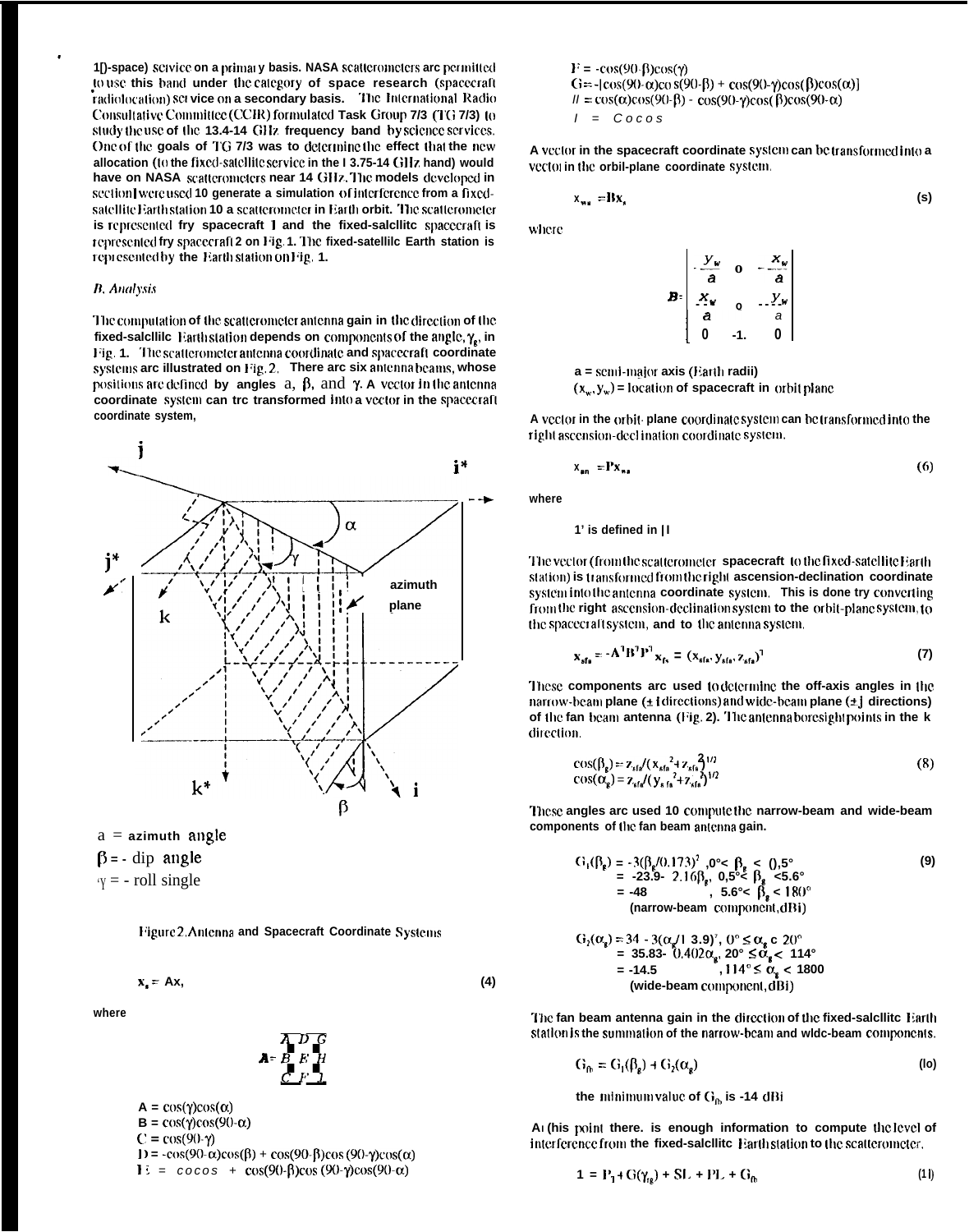1 = interference power spectral density (dBW/Hz)  
\n
$$
P_1
$$
 = fixed-scale. Illic Earth station transmitter power  
\n= 85 -5.3.4 (dBW)  
\n
$$
G(\gamma_{\alpha})
$$
 = fixed-sa-cillic Earth station antenna gain in direction of  
\nscatterometer (1)  
\n
$$
G_p
$$
 = 53.4 dBi

 $\sim 100$ 

 $I$  = 4.5 meters

 $f = 13.995$  GHz

 $SI = 10log(1/BW)(dBW/Hz)$ 

- $BW = bandwidth = 2 MHz$
- $\rm{PL}$  = path loss from fixed-satellite Earth station to scatterometer  $(3)$  (dB)
- $G_{\rm fb}$  = fan beam antenna gain in direction of fixed-satellite Earth station (10) (dBi)

The threshold level where interference is considered bar inful to the scatterometer is -20'7 dBW/Hz[3]. The ground track of the scatterometer may be computed to provide a visual indication of where the scatterometer is interfered with or not interfered with. The latitude of the ground track is computed first,

$$
L_{\text{age}} = 90 - \cos^{-1}(7/\text{a}) \tag{12}
$$

Then, the longitude is computed.

$$
\mathbf{I}_{\text{opt}} = \mathbf{I}_{\text{opt}} - 3600/1436.1, \mathbf{y} \ge 0
$$
\n
$$
= -\mathbf{I}_{\text{opt}} - 3600/1436.1, \mathbf{y} < 0
$$
\n(13)

where

$$
1_{\text{el}} = \cos^{-1}(x/\text{a}(\sin{90} \cdot \text{L}_{\text{opt}})))
$$
  
(x,y,z) = location of spacecraft in the right ascension-declination  
coordinate system

The longitude is transformed 10 obtain values between - t 80" and 180°.

## C Statistics and Probability of Interference

When the scatterometer is visible to the fixed-satelli(c Earth station it is possible for interference 10 occur. The duration of these interference episodes varies with each orbit of the scatterometer. Tbc scatterometer simulation program computes the maximum time of an interference episode and the average time of an interference episode for the complete simulation period. Then histograms of these interference episodes are generated. From the histograms the distribution of Interference episodes may be estimated.

The scatterometer measures wind speed over the ocean. Taking this measurement requires that 3 antenna beam (beams 1-3 or beams 4-6) have no interference. The effect of interference front a fixed-satellite Earth station to the scatterometer is to create certain areas on the ocean where measurements of the wind speed cannot be taken by the scatterometer. It is possible that the scatterometer will have interference on the ascending portion of the orbit over a particular area of the Earth. When the scatterometer passes over this area on a descending portion of the orbit it is possible that the rc will be no interference. Therefore, it is desirable 10 compute the statistics of interference for areas of the Earth.

For a simple example, the Earth is divided into areas that arc 100 km x 1 ()() km near the equator. To facilitate the programming, this is done by dividing the Earth into areas that are  $0.898^\circ$  longitude in width and  $0.898^\circ$  latitude in height. The width of these areas is  $I(K)$  km at the equator, tapering off to a width of () km at the North and Southpoles. The antenna beams arc very narrow in onc direction and wide in the orthogonal direction. Therefore, the beams arc approximated with 31 vectors in the wide-heam plane of the antenna. These vectors are spaced 1" apart, yielding a total coverage of 30° in the wide beam plane. The point of intersection of an antenna vector with the Earth is determined. This vector location is converted to latitude and longitude (12, 13). Then, the area that Ibis point belongs to is determined.

Wind speed measurements on the right side of the scatterometer arc taken fry combining signals from beams 1-3 and, on the left side, by combining signals from beams 4-6. An area on the right side is considered to be covered if a vector from cacb of beams 1-3 intersect the area on the same orbit and the interference is below the receiver interference threshold for each of beams 1-3. Likewise, an area on the left side is considered to be covered if a vector from each of beams 4-6 intersect the area on the same orbit and the interference is below the receiver interference threshold for each of beams 4-6. An area is considered to be interfered with if any of the beams produce an interference level above the receiver interference threshold. The probability of interference is estimated.

$$
p = n/d \tag{14}
$$

where

 $p =$  estimate of probability of area interference

- $n =$  the number of times that an area is covered and interfered with
- $d =$  the number of times that an area is covered

Where the definitions of "covered" and "interfered with" arc provided in the paragraph above.

# D. Power Flux density of the Scatterometer

Compatibility between terrestrial radio systems and spacecraft radio systems is often determined from the power flux density of the space.claf[ on the surface of the Earth. Therefore, the power flux density of the scatterometer is computed.

$$
\mathbf{P}_{1a} = \mathbf{P}_1 + \mathbf{G}_2(\alpha_a) + \text{FSS} \tag{15}
$$

where

 $P_{\text{fd}}$  = power flux density of scatterometer at surface of the Earth  $(dBW/m<sup>2</sup>)$  $P_1$  = scatterometer transmit power (dBW)  $G_2(\alpha_e)$  = scatterometer transmit antenna gain as a function of angle  $(\alpha_{\mathbf{r}})$  in the wide-beam plane (dBi) 1  $SS =$  fi ec space spreading loss (dB/m<sup>2</sup>) =  $10\log(1/(4\pi D_{\rm st}^2))$  $D_{sc}$  = distance 10 Earth (m)

The elevation angle on Earth is a function of  $\alpha_g$ . Therefore, the power flux density can be computed as a function of elevation toward the scatterometer.

#### E. Simulation

Table 1 shows the results of an example simulation Interference is considered harmful if it exceeds the threshold shown on the table. The fixed-salcllite Earth station and geostationary satellite arc arbitrarily located, Interference is computed at 1 second intervals. The estimated probability of interference is the number of interference minutes divided by the simulation minutes. The scatterometer orbital period is approximately 100 minutes. The position of the orbit changes relative to the fixed-salcllile Earthstation. Therefore, on some orbits there is no interference and on other orbits there are episodes of interference for varying amounts of time. 'the maximum and mean of these interference episodes arc provided. Fig. 3 shows the probability of area interference for 1,1 orbits. The fixed-salcllile Earth station is located al 00  $E$ ,  $0^\circ$  N and points toward a geostationary satellite at 0° E. The areas near the fixed-sa(clli[c Earth station have interference probabilities of 1 and the other areas have probabilities of 0.

1 t t, Application 2: Simulation of Interference from rrn Earth **Exploration-Satellite to a Deep Space Earth Station**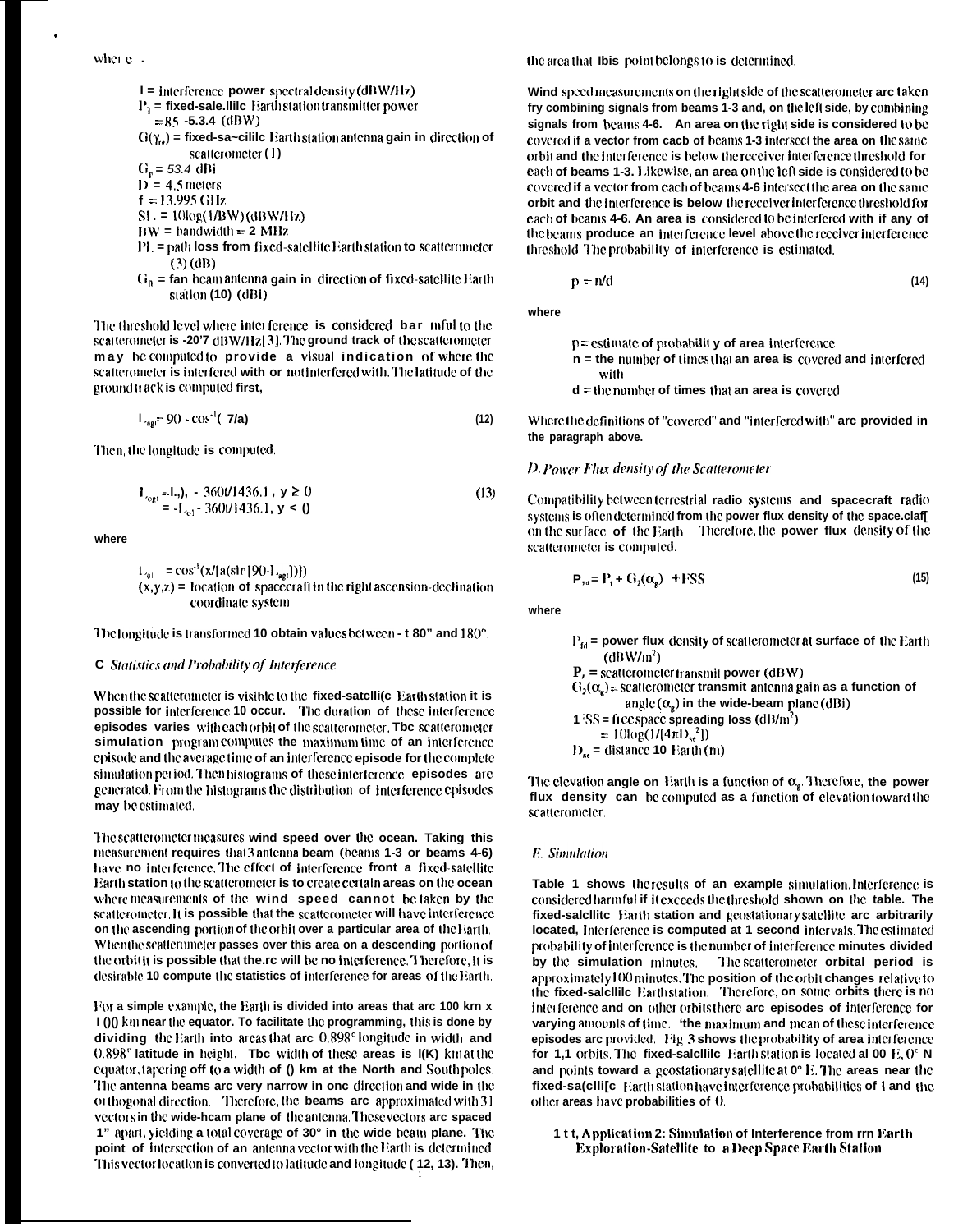| Table 1, Example of Interference Simulation - Fixed-Satellite |  |
|---------------------------------------------------------------|--|
| Interference to a Scatterometer                               |  |

| Scatterometer Interference<br>Threshold<br><b>Scatterometer Altitude</b> | -207 dBW/Hz<br>797 km                                            |  |  |
|--------------------------------------------------------------------------|------------------------------------------------------------------|--|--|
| Fixed-Satellite Earth Station                                            | 85 dBW EIRP<br>2 MHz Bandwidth<br>4.S m antenna<br>34° N, 128° W |  |  |
| <b>Geostationary Satellite</b>                                           | $196^\circ$ w                                                    |  |  |
| Simulation Time                                                          | 10,000" minutes                                                  |  |  |
| Interference Computations per<br>Minute                                  | 60                                                               |  |  |
| <b>Scatterometer Antenna Beam</b><br>Element                             |                                                                  |  |  |
| Interference Duration (minutes)                                          | 2.067                                                            |  |  |
| Estimated Probability of<br>Interference                                 | $2.067 \times 10^{-4}$                                           |  |  |
| Maximum Period of an<br>Interference Episode (minutes)                   | 0.567                                                            |  |  |
| Mean Period of an Interference<br>Episode (minutes)                      | 0.129                                                            |  |  |

SC AT TEROMETER INTERFERENCE PROBABILITY



Figure 3. Estimate of Probability That Areas Have Interference

### A. Introduction

The Deep Space Network (DSN) oscs the 84(X)-8450 MHz band for space-to-liarlb transmissions. The Earth station receivers are protected by interference criterial 4] that have been negotiated in international forums, Other radio services that use the 8400 - 8450 MHz band are aware of the interference criteria and limit their transmissions accordingly. However, radio services that transmit in bands that arc adjacent 10 the DSN bands may not be full aware of their emissions in the DSN band. If these outof-1, and missions arc strong enough they can disrupt DSN communications. This section investigates some of the low Earth orbiting spacecraft that transmit in bands thatare adjacent 10 the DSNbands near

#### 8400 MHz

### **B. Power Spectral Density of Adjacent Band Interferers**

The power spectral density from an Earth orbiting spacecraft is computed with the following equation:

$$
P_{SD} = P_1 + SD(f) + G_1 + PL_1 + G_R
$$
 (16)

where

| $P_{SD}$ = power spectral density of interfering spacecraft at deep |
|---------------------------------------------------------------------|
| space Earth station receiver (dBW/Hz)                               |
| $P_1$ = spacecraft transmitter power (dBW)                          |
| $\text{SD}(f)$ = spectral density of spacecraft transmitter (dB/Hz) |
| (Table 2)                                                           |
| $G_1$ = peak transmit antenna gain (dBi)                            |
| $PL1 = path loss (dB)$                                              |
| $= 20 log(c/(4πΛμ f))$                                              |
| c = speed of light = $3x10^5$ km/s                                  |
| $A_m$ = minimum orbit altitude (km)                                 |
| $f = f$ frequency $(11z)$                                           |
| $G_p =$ DSN receive antenna gain = 74 dBi                           |
|                                                                     |

The spectral density is computed from the equations shown in Table 2  $[5,6]$ .

Table 2. Spectral Density Equations

| Modulation  | <b>Spectral Density (Baseband)'</b>                                                                                                                                                                                                                                                   |
|-------------|---------------------------------------------------------------------------------------------------------------------------------------------------------------------------------------------------------------------------------------------------------------------------------------|
| <b>OPSK</b> | $(2/SR)[sin(2\pi f/SR)]^2/(2\pi f/SR)^2$                                                                                                                                                                                                                                              |
| UQPSK       | $\frac{(\mathsf{r}_\mathsf{f}/\mathsf{SR}_\mathsf{I})[\sin(\pi\mathsf{f}/\mathsf{SR}_\mathsf{I})]^2/(\pi\mathsf{f}/\mathsf{SR}_\mathsf{I})^2}{(\mathsf{r}_\mathsf{Q}/\mathsf{SR}_\mathsf{Q})[\sin(\pi\mathsf{f}/\mathsf{SR}_\mathsf{Q})]^2/(\pi\mathsf{f}/\mathsf{SR}_\mathsf{Q})^2}$ |
| PSK         | $(1/SR)[\sin(\pi t/SR)]^2/(\pi t/SR)^2$                                                                                                                                                                                                                                               |
| <b>MSK</b>  | $[16/(\pi^2 SR)][\cos(2\pi f/SR)]^2/(1-16f^2/SR^2)^2$                                                                                                                                                                                                                                 |

**QPSK-Quadriphase-Shift Keying** UQPSK - Unbalanced Quadriphase-Shift Keying PSK-Pbasc-Shift Keying MSK - Minimum-Shift Keying

 $SR = total$  output symbol rate  $f = frequency$  $r_1$  = ratio of power in I channel 10 total power  $SR_1$  = symbol rate of [channel  $r_Q$  = ratio of power in Q channel to total power  $\rm SR_{\rm o}$  = symbol rate of Q channel

' Replace " $\Gamma$ " with "f-f," (where f, is the center frequency) to obtain the spectral density at the center frequency

In particular, the Earth Observing System (EOS) program Is planning the launch of several spacecraft [7] that will have spectral emissions in the  $8400 - 8450$  MHz band Fig. 4 is a plot of (16) for the Earth Observing System (EOS) spacecraft transmitting in the direct broadcast (DB) mode. It shows that the emission of an EOS spacecraft exceeds the DSN interference criterion (-220.9 dBW/Hz) by about 45 dB in the 8400-8450 MHz band. This is a worst-case power spectral density at the deep space Earthstation because peak antenna gains arc used and the minimum orbit altitude is used to compute the path loss. Determination 01 the statistics of interference is shown next.

# C. Simulation of Interference to a Deep Space Earth Station from Low Earth Orbiting Spacecraft in an Adjacent Band

It is useful to know the amount of time that the power spectral density from an adjacent band spacecraft exceeds the interference criterion of the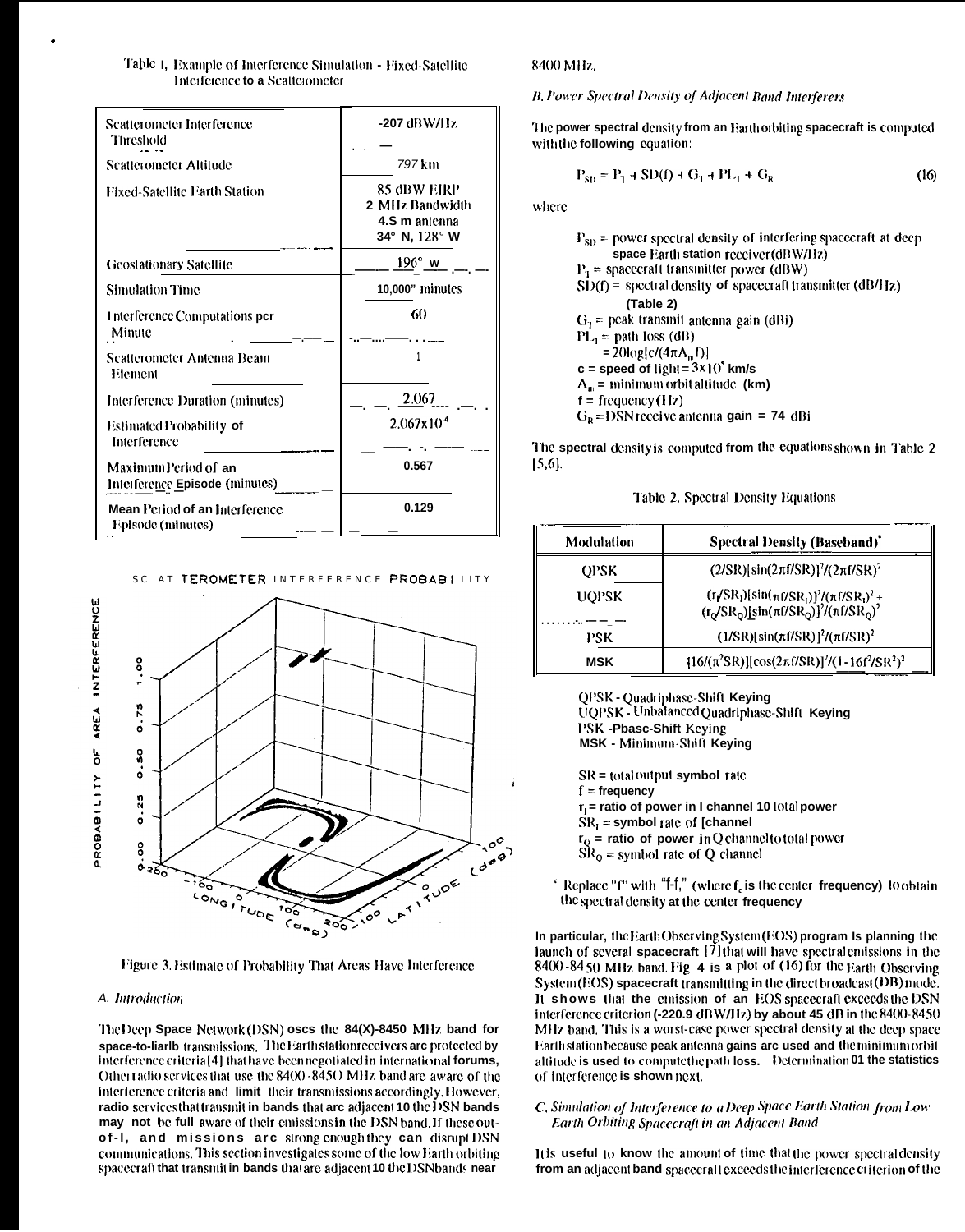





------- DSN criterion

 $Eos$  (m)

deep space Earth station. Interferencetimes depend on spacecraft transmitter power, orbits, antenna gains, etc.

Fig. 1 can be used to illustrate the interference geometry. The EOS spacecraft is represented with spacecraft 1. The deep space Earth Station points al a specific.d azimuthandelevation. The EOS spacecraft is in a circular orbit around the Earth. Its antenna points toward the center of the Earth.

The deep space Earthstation (70 meter) antenna gain in the direction of the EOS spacecraft is computed with (1).

$$
G(\gamma_{r_R}) = 74 - 0.0025(19fioyr8)2 (dBi) , 0^\circ \le \gamma_{r_R} < 0.0485^\circ
$$
 (17)  
= 51.4 , 0.0485° ≤  $\gamma_{r_R}$  <0.168°  
= 32 - 25log( $\gamma_{r_R}$ ) , 0.168° ≤  $\gamma_{r_R} < 48^\circ$   
= -10 , 48° ≤  $\gamma_{r_R} \le 180^\circ$ 

The EOS spacecraft antenna gain in the direction of the deep space Earth station is computed next. The model is a set of straight line segments that approximate the actual pattern [8].

$$
G_{\epsilon}(\gamma_{\epsilon}) = -3.5 + 2.5\gamma_{\epsilon}/3 \text{ (dBi)}, 0^{\circ} \le \gamma_{\epsilon} < 3^{\circ}
$$
  
= 0.091 - 4\gamma\_{\epsilon}/11 , 3^{\circ} \le \gamma\_{\epsilon} < 14^{\circ}  
= -8.5 + 14\gamma\_{\epsilon}/56 , 14^{\circ} \le \gamma\_{\epsilon} < 700  
= 84.25 - 21.5\gamma\_{\epsilon}/20 , 70^{\circ} \le \gamma\_{\epsilon} < 90^{\circ}  
= -14.5 , 90^{\circ} \le \gamma\_{\epsilon} \le 180^{\circ}

The interference power spectral density level at the Deep Space Earth station receiver is computed.

$$
\mathbf{I}_o = \text{SD}(\mathbf{f}) + \mathbf{P}_e + \mathbf{G}_e(\gamma_e) + \mathbf{P}\mathbf{L} + \mathbf{G}(\gamma_{ig}) \tag{19}
$$

where

 $P_e = EOS$  transmitter power = 11.8 dBW

The first simulation on Table 3 is for IEOS spacecraft (S/C) transmitting in the direct playback (DP) mode' (QPSK, 150 MSPS pcr channel). Statistics of the interference arc provided. The second simulation on l'able 3 is for 5 different spacecraft, The antenna pattern for the last 4 spacecraft is the same as the EOS antenna  $(18)$  except for additive constants 10 provide the correct peak antenna gain for cacb spacecraft. Each interference event is composed of a number of interference samples

# Table 3. Comparison of Simulation Results for 1 EOS Spacecraft versus 5 Space.crafl - EOS(DP), S1'01'-4, 11/S-111, POEM 1, and RADARSAT-1

| Parameter                                                                           |  | 1 S/C                  | 5 S/C                 |
|-------------------------------------------------------------------------------------|--|------------------------|-----------------------|
| Duration of Simulation (years)                                                      |  |                        |                       |
| <b>Interference Events</b>                                                          |  | 37                     | $  ^{128}$            |
| Interference Percentage                                                             |  | "8.89x10               | $2.39x10^{-3}$        |
| Interference Duration (seconds)<br>Shortest<br>Longest<br>Average                   |  | 3.5<br>1()<br>7,58     | 0.s<br>10<br>5.90     |
| Time Between Interference Events<br>(days)<br><b>Shortest</b><br>Longest<br>Average |  | 1.99<br>13.44<br>10.11 | 0.08<br>12.83<br>2,87 |

that occur at 0.5 second intervals. Samples are plotted on Fig. 5 for the second simulation on '1'able 3. At cach sample interval the amount that second simulation on "Trable 3. Areach sample intervaring amount unat<br>the interference exceeds the  $-220.9$  dBW/I iz criterion is plotted. Some<br>events have only 1 sample (0.5 seconds of interference) and some events<br>have run on a Sun workstation.



1 Year Simulation (0.5 Second Intervals) EOS(DP), SPOT-4, IRS-1B, POEM 1, RADARSAT-1

Figure 5. Interference Samples for 5 Different Spacecraft

The antenna pattern of the deep space Earth station that is provided in (17) was developed a number of years ago for generalized Earth stations. More accurate gain data has been made available for the 70 meter antennas of the DSN [9]. This data has been fit with a number of equations.

| $G_{n}(\gamma_{\text{re}})$ = 74.15 - 0.0025(2400 $\gamma_{\text{re}}$ ) <sup>2</sup> (dBi), $0^{\circ}$ $\leq \gamma_{\text{re}}$ < 0.0376° (20) |                                                                                                                                                                                                              |
|---------------------------------------------------------------------------------------------------------------------------------------------------|--------------------------------------------------------------------------------------------------------------------------------------------------------------------------------------------------------------|
|                                                                                                                                                   |                                                                                                                                                                                                              |
|                                                                                                                                                   | = 53.7<br>= 57.4 - 0.(125(13.50[γ <sub>ιε</sub> -0.049]) <sup>2</sup> , 0.04° ≤ γ <sub>ιε</sub> < 0.0626°<br>= 57.4 - 0.(125(13.50[γ <sub>ιε</sub> -0.049]) <sup>2</sup> , 0.04° ≤ γ <sub>ιε</sub> < 0.0626° |
| $= 49$                                                                                                                                            | , () ()626° $\leq \gamma_{rs} <$ () ()9050                                                                                                                                                                   |
| =25 - 23log(γ <sub>ω</sub> )                                                                                                                      | , $0.0905^\circ \leq \gamma_{\rm re} < 33.2^\circ$                                                                                                                                                           |
| $= -10$                                                                                                                                           | , 33.2° ≤ γ <sub>ω</sub> < 1800                                                                                                                                                                              |